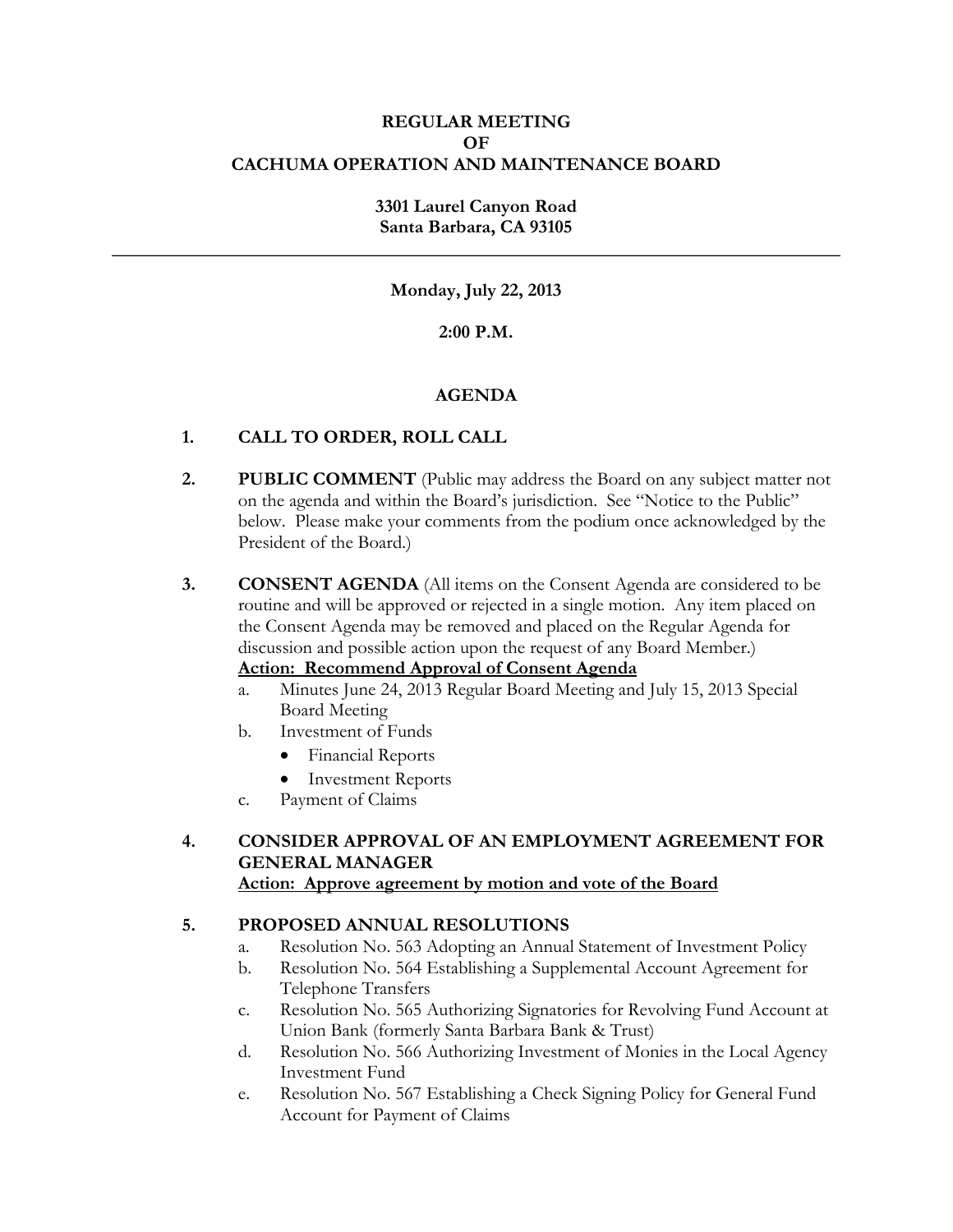- f. Resolution No. 568 Authorizing Signatories for General Fund Account at Union Bank (formerly Santa Barbara Bank & Trust)
- g. Resolution No. 569 Establishing a Check Signing Policy for Cachuma Project Trust Fund and Master Contract Renewal Fund Accounts for Payment of Claims
- h. Resolution No. 570 Authorizing Signatories for Trust Fund and Renewal Fund Accounts at Union Bank (formerly Santa Barbara Bank & Trust) **Action: Recommend approval by roll call vote on one motion unless member requests separate consideration**

# **6. VERBAL REPORTS FROM BOARD COMMITTEES**

**Receive verbal information regarding the following committee meetings:**

a. Administrative Committee meeting July 8, 2013

# **7. INTERIM GENERAL MANAGERS REPORT Receive information from the Interim General Manager on topics pertaining to COMB, including but not limited to, the following:**

- ACWA/JPIA Workers Compensation Insurance Renewal
- North Portal Elevator Evaluation Status
- **USBR** Sheffield Tunnel Inspection
- **Ortega and Carpinteria Reservoir Perimeter Fence Replacement**
- Boundary Meter
- **USBR** Functional Exercise
- **8. PROGRESS REPORT ON CACHUMA LAKE OAK TREE PROGRAM Receive information regarding the Cachuma Lake Oak Tree Program including but not limited to the following:**
	- **Maintenance and Monitoring**
	- **Financial Impact**

# **9. FISHERIES DIVISION REPORT**

## **Receive information regarding Fisheries Division, including but not limited to the following:**

- **LSYR Steelhead Monitoring Elements**
- Tributary Project Updates
- Surcharge Water Accounting
- Reporting/Outreach/Training

### **10. MONTHLY CACHUMA PROJECT REPORTS**

# **Receive information regarding the Cachuma Project, including but not limited to the following:**

- a. Cachuma Water Reports
- b. Cachuma Reservoir Current Conditions

### **11. DIRECTORS' REQUESTS FOR AGENDA ITEMS FOR NEXT MEETING**